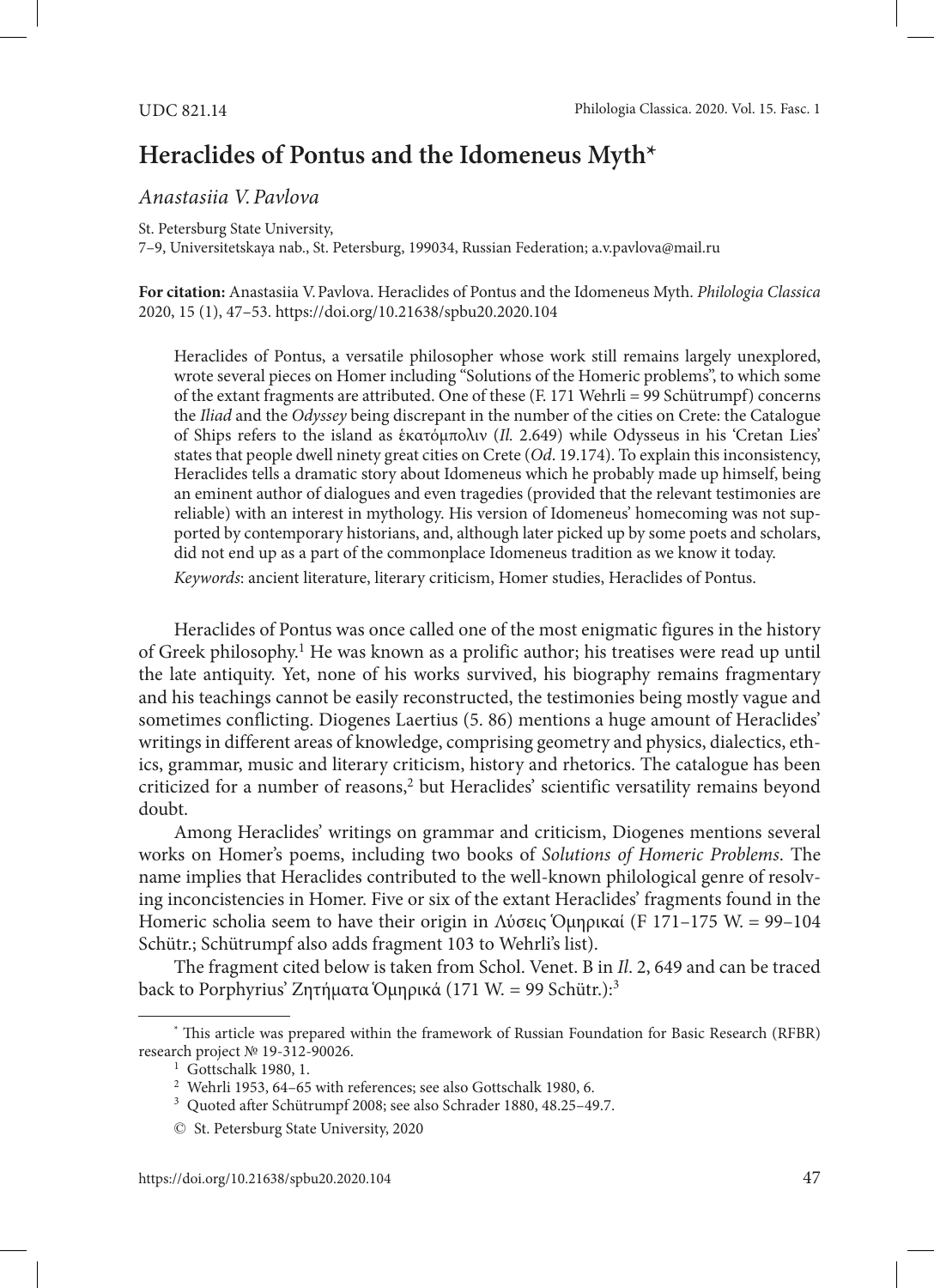διὰ τί ἐνταῦθα μὲν πεποίηκεν· 'ἄλλοι θ' οἳ Κρήτην ἑκατόμπολιν ἀμφενέμοντο', ἐν δὲ Ὀδυσσείᾳ εἰπὼν ὅτι ἔστιν ἡ Κρήτη καλὴ καὶ πίειρα καὶ περίρρυτος, ἐπάγει 'ἐν δ' ἄνθρωποι / πολλοὶ ἀπειρέσιοι καὶ ἐννήκοντα πόληες'; τὸ γὰρ ποτὲ μὲν 'ἐνενήκοντα,' ποτὲ δὲ 'ἑκατὸν' λέγειν δοκεῖ ἐναντίον εἶναι. Ἡρακλείδης μὲν οὖν καὶ ἄλλοι λύειν ἐπεχείρουν οὕτως· ἐπεὶ γὰρ μυθεύεται τοὺς μετ' Ἰδομενέως ἀπὸ Τροίας ἀποπλεύσαντας πορθῆσαι Λύκτον καὶ τὰς ἐγγὺς πόλεις, ἃς ἔχων Λεύκων ὁ Τάλω πόλεμον ἐξήνεγκε τοῖς ἐκ Τροίας ἐλθοῦσιν, εἰκότως ἂν φαίνοιτο μᾶλλον τοῦ ποιητοῦ ἡ ἀκρίβεια ἢ ἐναντιολογία τις. οἱ μὲν γὰρ εἰς Τροίαν ἐλθόντες ἐξ ἑκατὸν ἦσαν πόλεων. τοῦ δὲ Ὀδυσσέως εἰς οἶκον ἥκοντος ἔτει δεκάτῳ μετὰ Τροίας ἅλωσιν καὶ φήμης διηκούσης, ὅτι πεπόρθηνται δέκα πόλεις ἐν Κρήτῃ καὶ οὔκ εἰσί πως συνῳκισμέναι, μετὰ λόγου φαίνοιτ' ἂν Ὀδυσσεὺς λέγων ἐνενηκοντάπολιν τὴν Κρήτην, ὥστε, εἰ μὴ τὰ αὐτὰ περὶ τῶν αὐτῶν λέγει, οὐ μέντοι διὰ τοῦτο καὶ ψεύδεται.

Why did he (scil. Homer) write here: "and others who dwell Crete of hundred cities", but in the *Odyssey*, after saying that Crete is beautiful and prosperous and surrounded by water, adds: "and there are innumerable people and ninety cities". Because it seems to be a contradiction to say "ninety" in one instance and "hundred" in another. However, Heraclides and others tried to solve it like this: since, he tells, those who came back from Troy with Idomeneus destroyed Lyktos and some cities nearby which Leucon, son of Talas, was occupying when he started a war against those who came from Troy, it seems to be much more a precision of the poet, rather than a kind of contradiction. That is why those who left to Troy were from hundred cities, but when Odysseus was on his way home ten years after the capture of Troy and the rumor went round that ten cities on Crete were destroyed and were not united in any way, so Odysseus seems to say for a reason that Crete has ninety cities; so that even if the poet does not say the same about the same things, he still does not lie about that.<sup>4</sup>

The problem of why the number of cities on Crete in the *Iliad* (2.649) and in the *Odyssey* (19. 174) is different seems to be well-known among the ancient as well as modern scholars.<sup>5</sup> Aristotle, quoted by Porphyrius (Gigon 370 = Rose 129),<sup>6</sup> suggests a number of possible explanations:

Ἀριστοτέλης δὲ οὐκ ἄτοπόν φησιν, εἰ μὴ πάντες τὰ αὐτὰ λέγοντες πεποίηνται αὐτῷ· οὕτως γὰρ καὶ ἀλλήλοις τὰ αὐτὰ παντελῶς λέγειν ὤφειλον. μήποτε δὲ καὶ μεταφορά ἐστι τὰ ἐκατόν, ὡς τῆς "ἑκατὸν θύσανοι" (*Il*. 2.448)· οὐ γὰρ ἑκατὸν ἦσαν ἀριθμῷ. καί "ἑκατὸν δέ τε

by M.Heath who insists that Aristotle's solutions were written in response to Heraclides (see Heath 2009, disagreement with Rose is expressed on p. 255). Flashar, in his edition, followed Rose (see Flashar et al. 2006, 305). Gigon includes the whole passage. The fragment has a parallel in the section of Aristotelian *Poetics*  where metaphors are discussed (XXI 1457b11–13).

<sup>4</sup> All translations mine — A.P.

<sup>5</sup> In his most recent commentary on the *Catalogue of Ships,* E.Visser makes a comprehensive overview of the "Cretan" part of the *Catalogue*. Commenting on the problem of the number of cities, he suggests that the *Catalogue* is based on a myth, hence ἑκατόμπολις, the standard mythological epithet for Crete, is used, whereas the *Odyssey* narrative is much closer to real historical and geographical facts (see Visser 1997, 613–619; esp. 618 with the footnote). Visser assumes that the 90 cities on Crete mentioned in the *Odyssey* can be treated as an attempt to correct the mythological formula (though as ingenious as it might be, this assumption presumes some other presuppositions to be correct). Other modern commentaries are rather focused on the historical authenticity of the facts mentioned in the *Catalogue* and in the *Odyssey* along with the ethnical diversity of Cretans, and usually do not pay much attention to the "number of cities" inconsistency (Kirk 1995, 184, 223–224; Heubeck 2002, 84–85). Referring to *Odyssey* 19.174, Kirk says there must have been ninety cities on Crete indeed (Kirk 1995, 224). The heterogeneity of the *Catalogue* should also be taken into account; if it does really include later interpolations, "Crete of hundred cities" might be one of them. 6 Quoted after Gigon 1987. Rose curtails the fragment after ὤφειλον; it was supposed to be a mistake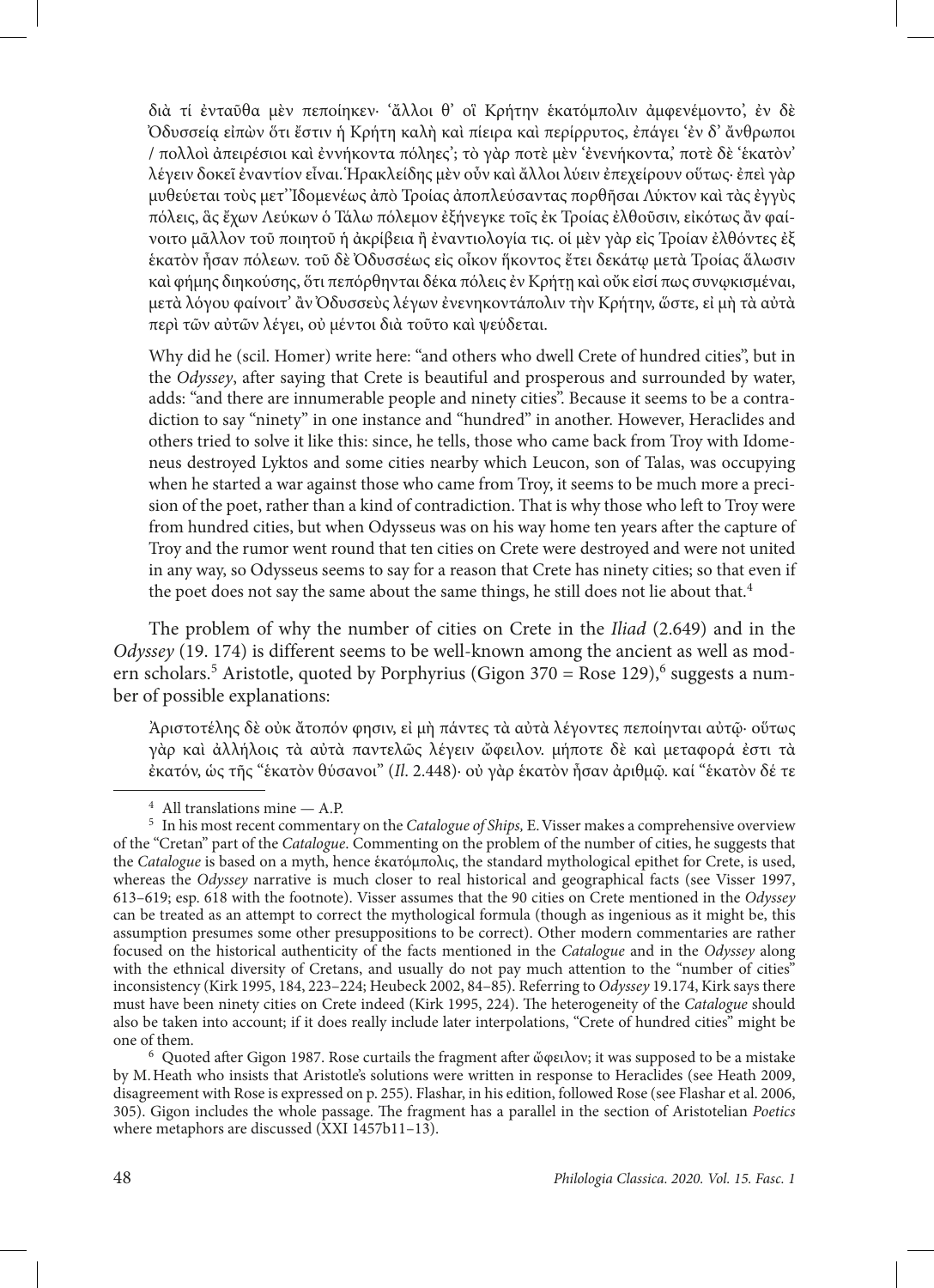δούρατ᾽ ἀμάξης" (Hes. *OD* 456). ἔπειτα οὐδαμοῦ λέγει ὡς ἐνενήκοντα μόνα εἰσίν· ἐν δὲ τοῖς ἑκατόν εἰσι καὶ ἐνενήκοντα.

Aristotle says there is nothing strange about having all pictured characters tell not the same things as the poet does, because otherwise they most certainly would have to tell the same things to each other; perhaps "one hundred" is a metaphor like "hundred fringes" (*Il*. 2.448), for there were not one hundred of them; and also "there are hundred timbers in the wagon" (Hes. *OD* 456). Moreover, he did not say there were only ninety, for one hundred contains ninety as well.

Another attempts to explain this inconsistency include Ephorus, who claims that the ten cities were founded later by the Dorians who came with Althaemenes the Argive after the Trojan War (Strab. 10.4.15=FGrHist 70 F 146), and Sch. Vet. ad *Il*. 2.649 (I 318 Erbse) which state that *έκατόμπολιν* is used instead of πολύπολιν or to denote an approximate number. The latter solution probably traces back to Aristonicus of Alexandria, but basically follows the lead of Aristotle labelling "one hundred" as metaphor in the fragment cited above (cf. *Poet.* XXV 1461a20, where τὸ γὰρ πᾶν πολύ τι refers to *Il*. 10.1 and 11–13).

It is well-attested that Heraclides posessed considerable literary talent. His writings were said to be of great beauty and excellence (*D.L.* 5.86: φέρεται δ᾽ αὐτοῦ συγγράμματα κάλλιστά τε καὶ ἄριστα), his dialogues were written in different styles, tragic and comic, while he also had an "intermediate style of speech".<sup>7</sup> Besides, he was inventive, prone to sublime expression and able to capture the reader's mind (*ib*. 5.88-89: Τούτων τὰ μὲν κωμικῶς πέπλακεν… τὰ δὲ τραγικῶς… ἔστι δ᾽ αὐτῷ καὶ μεσότης τις ὁμιλητικὴ… ἄλλως τ᾽ ἐν ἅπασι ποικίλος τε καὶ διηρμένος τὴν λέξιν ἐστὶ καὶ ψυχαγωγεῖν ἱκανῶς δυνάμενος). Cicero, who calls him *vir doctus in primis* (*Tusc*. 5.3.8 [F 88 Wehrli=85 Schütrumpf]), repeatedly praises his style and uses the Ἡρακλείδειον type of dialogues as a model (e. g. Cic. *Att.* 15.4.3 [27b W.=21C Schütr.]; 15.13.3 [27d W.=21D Schütr.]; 15.27.2 [27a W.=21A Schütr.]; 16.2.6 [27c W. = 21B Schütr.]).<sup>8</sup> H. Gottschalk reasonably assumes that ancient critics regarded Heraclides' writings as fiction rather than philosophy, since the best attested fact about him is that he was an eminent writer.<sup>9</sup>

His main genre was probably dialogue, but, unlike the dialogues of Aristotle and other peripatetics who chose their contemporaries as interlocutors, these dialogues were set in unconventional locations and involved *antiquae personae* (24 W.=19A Schütr.), fantastic motives and other exotic details.10 Aulus Gellius describes one of Heraclides' stories as

<sup>7</sup> Some scholars even believe that μεσότης τις ὁμιλητική refers to a tragicomic genre (see Gottschalk 1980, 7 with references).

<sup>8</sup> It is from Cicero that we know the most about Heraclides' literary character. In his letters to Atticus, Cicero promises to write something Ἡρακλείδειον (*Att*. 15.27.2; 16.2.6 etc.) — a promise which he probably never fulfilled (cf. Shakleton Bailey 1967, 295). Gottschalk (1980, 9) argues that the composition of Cicero's dialogues is quite similar to the composition of the dialogues of Plato's followers, with Socrates not being the central figure anymore and each one of the characters usually holding their speech one after another. Heraclides' dialogues probably followed the same structure, despite introducing unusual interlocutors and settings. Cicero's *De Republica* is regarded by Gottschalk as the most "Heraclidean".<br><sup>9</sup> Gottschalk 1980, 8.

<sup>10</sup> See also Wehrli 1968, 678–679; Gottschalk 1980, 9. Heraclides' characters were Zoroaster (71 W.=79 Schütr.), a magus (69 W.=139 Schütr.; Wehrli [1953, 83] believes him to be the same Zoroaster), a divine spirit turned into a young man (75 W.=132 Schütr.) *et sim*.; some of his dialogues are set in the Underworld (71–72 W.=79–80 Schütr.).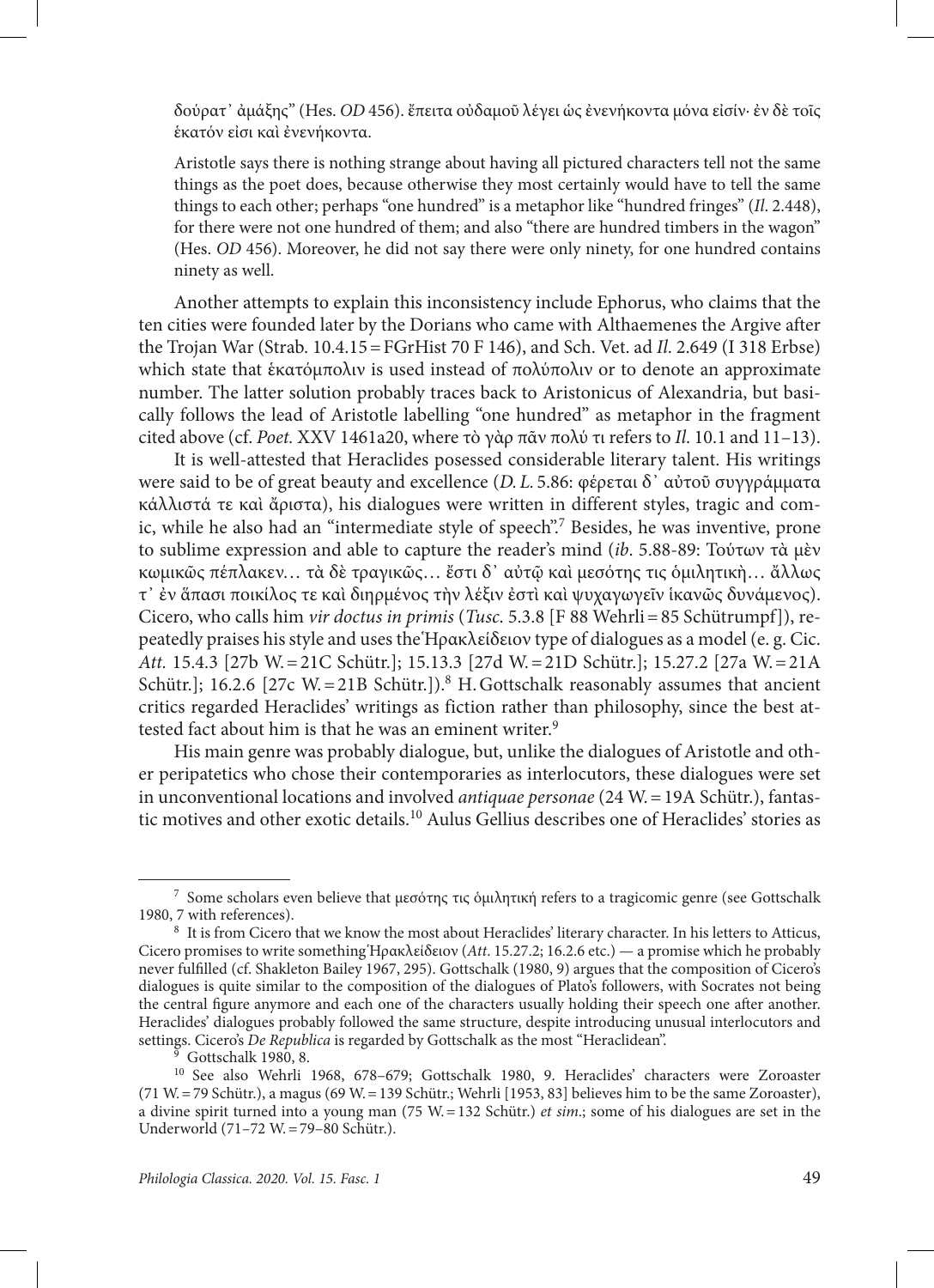*iucunda memoratu et miranda* (*Noct. Att.* 8.15 [F 26 W. = 20 Schütr.] and Plutarch speaks of μυθώδη καὶ πλασματία (*Camillus* 22. 3 [F 97 W. = 49 Schütr.]).

Heraclides' interest in tragedy and history of literature is also well-known: along with other works on Homer,11 Diogenes mentions *On the passages in Euripides and Sophocles* in three books, one book *On the Three Tragic Poets* (which is, in fact, the earliest testimony on the Athenian canon of three great tragic poets)12 and *On Poetry and Poets* also in one book. According to Proclus, Heraclides himself told that he had once been sent by Plato to Colophon to collect the poems of Antimachus (6 W. = 8 Schütr.). Still, none of the extant fragments of Heraclides can be decisively attributed to any of the treatises mentioned above.

Yet another testimony on Heraclides' historical and literary engagements comes from Diogenes Laertius 5. 92: Aristoxenus allegedly said once that Heraclides wrote tragedies and misrepresented them as written by Thespis  $(181 \text{ W} = 1(92) \text{ Schütr.})$ .

Thus, Heraclides could solve the problem of Cretan cities in his own creative way. His explanation appears to be more historical than linguistic, which brings him close to the literary criticism of the younger peripatetics.13 His version is overly rich in detail and as opposed to Aristotle and Ephorus — too excessive for an explanation of such a minor inconsistency. This strongly suggests that in order to harmonise the two versions he told a dramatic story fully made up by himself.

This possibility is further corroborated by the fact that Heraclides' rendition of the Idomeneus' homecoming myth seems to be unique across the archaic-classical tradition and is never mentioned by his contemporaries. Other known versions of the story are totally different from Heraclides' narration.<sup>14</sup>

Homer tells that Idomeneus came back to Crete happily with all his fellows, "and the sea did not take any one from him" (*Od*. 3.191–192: πάντας δ᾽ Ἰδομενεὺς Κρήτην εἰσήγαγ᾽ ἑταίρους, / οἳ φύγον ἐκ πολέμου, πόντος δέ οἱ οὔ τιν᾽ ἀπηύρα). W.Gundel states that the incongruity between the two poems concerning the number of Cretan cities enabled later authors to find new themes and storylines about Idomeneus' misfortunes, as for instance, that he was expelled from his homeland and the ten cities were destroyed.15 On the other hand, the *Odyssey* could have given rise to a literary tradition which (according to A.Rzach's reconstruction) was later combined into *Nostoi*. 16 The *Nostoi*-authors could have concocted a new version of the Idomeneus myth, whether related to the Homeric problem or not. Anyway, none of the extant fragments of the archaic epic poems contain a single reference to Idomeneus,<sup>17</sup> except for the Pseudo-Hesiodean *Catalogue of* 

<sup>11</sup> I. e. two books *On the Age of Homer and Hesiod* and two books *On Archilochus and Homer* (Diog. Laert. Ibid.). According to Diogenes, Chamaeleon the peripatetic accused Heraclides of stealing from him the material for books on Homer and Hesiod (176 W.=1 Schütr.).

<sup>12</sup> See Wehrli 1953, 123.

<sup>13</sup> On Heraclides and peripatetic literary studies, see Wehrli 1968, 682–684; Podlecki 1969, 115–117; Gottschalk 1980, 136; Kennedy 1993, 200–219, esp. 205.

<sup>&</sup>lt;sup>14</sup> The sources are summarized by Drexler (1894, 106–108), Gundel (1914, 906–909), Hornblower (2017, 210–213; 434–435) and Gantz (1993, 697–699). Strangely enough, none of the scholars mentioned make reference to the Heraclides' fragment, although its authenticity has never been doubted. 15 Gundel 1914, 908, 47–52.

<sup>16</sup> Rzach 1922, 2422–23.

<sup>17</sup> West 2003. Crete is mentioned in one of the fragments of *Cypria* (*Cypr*. Arg. 2, West 2003, 68=Proclus, *Chrestomatia*, suppl. ex Apoll. epit. 3. 2). According to the 'Chrestomathy of Proclus', Menelaus went to Crete for the funeral of his grandfather Catreus and left Helen with Alexander.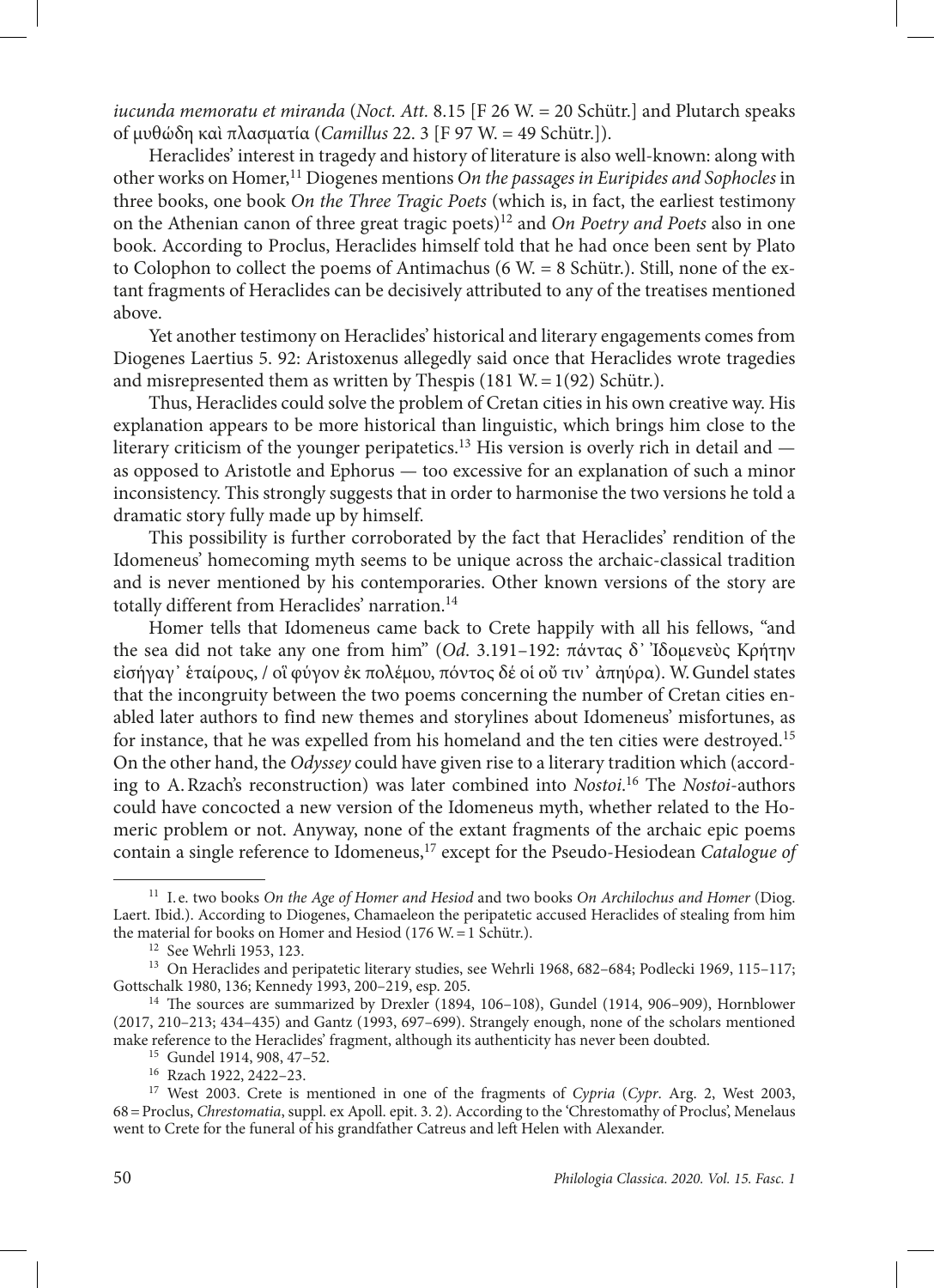*Women*, which mentions the fact that Idomeneus himself came from Crete to seek Helen's hand.<sup>18</sup> This passage is presumed to have gone on with an excursus on the history and state of Crete, but the following text is lost, so it is unknown if the author of the *Catalogue* mentioned the quantity of the cities and provided an approach to solving the problem in Homer.

Strabo, referring to the Ephorus' explanation (i. e. that 10 cities were founded later), assumes that 90 cities existed on Crete during the Trojan War and 100 by the time of Homer (10.4.15). He sketches a story (similar to that of Heraclides though his name is not mentioned) of how these were destroyed by Idomeneus' rivals, and condemns it as false, since otherwise Homer would probably have mentioned it. His further argument is that, returning from Troy, Idomeneus' army was so strong that no rival could have overpowered it. Heraclides tells that the cities were destroyed by Idomeneus himself, because Leukos captured them and started the war. However, Strabo apparently supports the version according to which the cities were destroyed after Idomeneus came back from Troy. It is thus not that important which of the parties was held responsible for destroying the cities. Significantly more important is the fact that the timeline suggested by Strabo matches the timeline in Heraclides' story.

According to Diodorus Siculus (5.79.4), Idomeneus died and was buried on Crete together with Meriones; after their death they were treated as heroes by the Cretans. Diktys mentions nothing of Idomeneus' adventures after the war despite being his fellow,<sup>19</sup> while Hyginus and Quintus Smyrnaeus follow suit.20

In the Hellenistic age, the Heraclides-derived story of Idomeneus' misfortunes was picked up by Lykophron in *Alexandra*: troubles of Idomeneus are detailed in verses 1214– 1225, while in verses 430–431 he is said to be buried in the woods of Kerkaphos near Kolophon.21 The same is reflected in *Scholia vetera* to the poem. The motive was developed by Apollodoros, and in the Middle Ages by Tzetzes (in his commentary on Lykophron and in the *Chiliades*) and Eustathius. New details were gradually added to the story: in *Alexandra*, Leucus is called the guardian of the kingdom<sup>22</sup> who killed Idomeneus' wife Meda and their daughter Kleisithera.<sup>23</sup> In Apollodorus (*Ep.* 22.4–5)<sup>24</sup> and Tzetzes, Leucus was supported by Nauplios. It remains unclear how exactly the conflict was solved. *Scholia*

<sup>18</sup> See Merkelbach, West 1967, fr. 204.56-64.

<sup>19</sup> Gantz (1993, 698) finds it surprising, although the main subject of Diktys' novel is actually the Trojan War, not the after-war episodes.

<sup>&</sup>lt;sup>20</sup> Both authors only mention Idomeneus taking part in battles. In Quintus Smyrnaeus's poem, Idomeneus also wants to partake in the contest at Achilles' funeral, but none of the contestants is willing to compete with him for he is older (Quint. Smyrn. 4. 284–286). Hyginus also focuses on Idomeneus' activities

 $\frac{\tilde{z}_1}{\tilde{z}_2}$  Though, if we may credit the above-mentioned testimony of Diodorus, the Cretans continued to point out the tomb of Idomeneus in Knossos; Diodorus even quotes the epitaph on the tomb.

 $22$  This Leukos is an obscure character: according to Roscher's lexicon, all that is known about him can be found either in the Schol. to *Il*. 2.649 (i.e. from Heraclides' story) or in later authors who turned to the myth of Idomeneus, like Pseudo-Apollodorus or Tzetzes in his commentary on Lycophron (Stoll 1897, 2011, 15–20).

<sup>23</sup> Hornblower (2017, 435) qualifies them as minor and little-known. *Odyssey* only mentions Orsilochos, the son of Idomeneus, whom Odysseus claims to have murdered (*Od*. 13.260).

<sup>&</sup>lt;sup>24</sup> Numeration after Wagner 1925. The name of Idomeneus' daughter is spelt differently (Κλεισιθύρα) by Apollodoros. It is worth noting that in his list of women corrupted by Nauplios, Agamemnon's wife Klytaimnestra is also mentioned along with Idomeneus' wife Meda.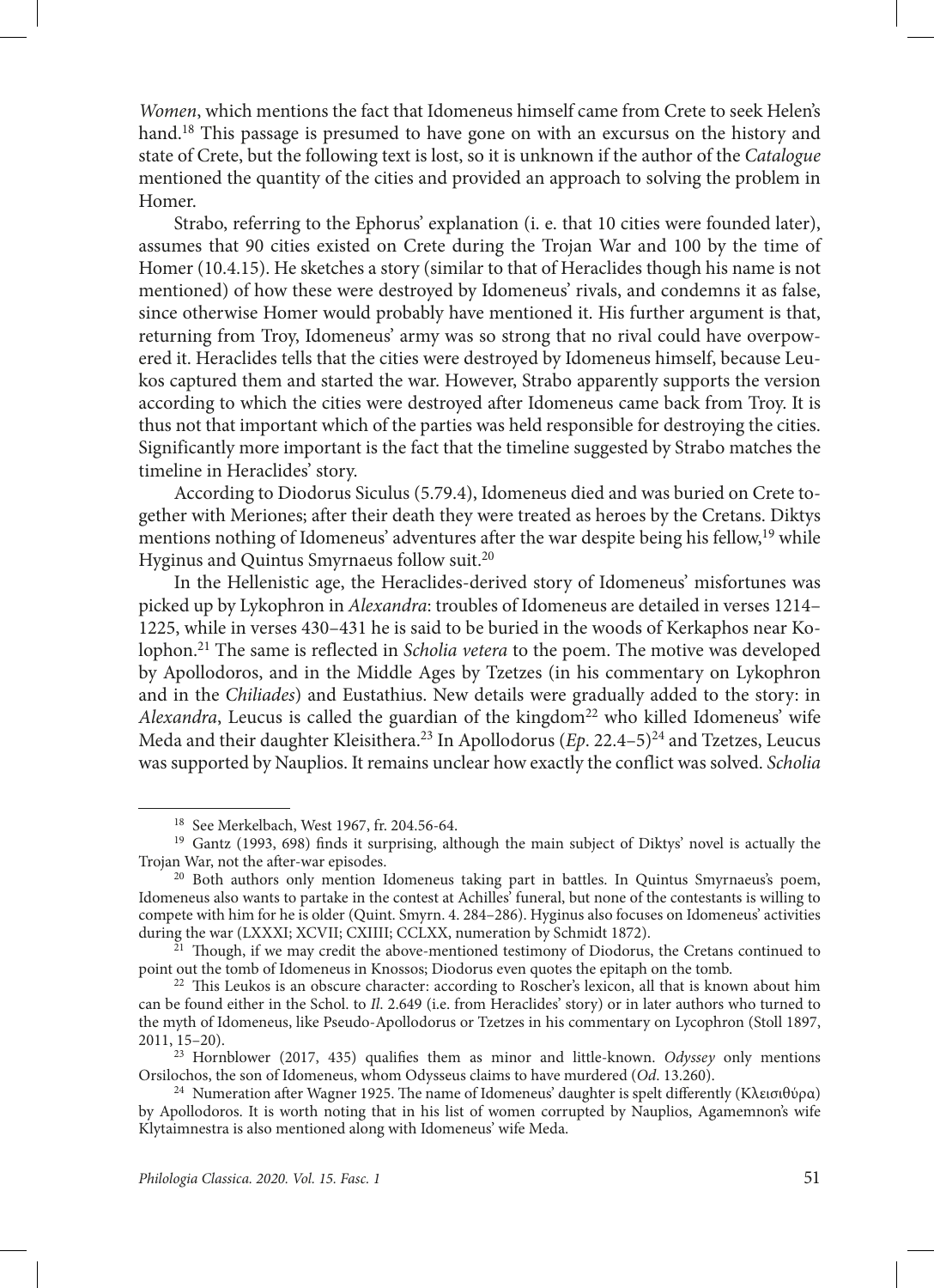*vetera* and Tzetzes tell that Idomeneus blinded Leucus before leaving;<sup>25</sup> Apollodoros does not allude to this.

Virgil mentions Idomeneus several times in the *Aeneid*, 26 most tellingly in 3.121–122:

*fama volat pulsum regnis cessisse paternis Idomenea ducem, desertaque litora Cretae, hoste vacare domos, sedesque adstare relictas*.

There is a rumor flying around that king Idomeneus was expelled from his paternal kingdom and the shores of Crete are abandoned and the palace is free from the foe and the dwellings are empty.27

Virgil does not tell why Idomeneus was expelled, thus giving no insight into the relevant myth. It was, however, provided by Servius: on his way back, Idomeneus prays to Poseidon during the tempest and promises to sacrifice to him the first one whom he will meet after landing. On shore, he meets his son and, shortly afterwards, a plague strikes Crete (it is not known whether he killed his son or not). Idomeneus is then expelled and first dwells in Sallentinum, then leaves to Kolophon.28 This version, well-known from European Classicist literature and opera,29 appears only in Servius. His sources remain as yet obscure, and there are those who argue that it was introduced by him on his own risk.<sup>30</sup> Servius' version might align with the *Nostoi* (Idomeneus meets a storm<sup>31</sup>), but contradicts Homer and Heraclides (the hero arrives home safely). Modern scholars apply an 'anthropological' approach sharing the opinion that myths of Idomeneus were used to explain the expansion of certain religious cults in South Italy and Asia Minor, for, according to the late tradition, Idomeneus founded some sanctuaries in places of his exile.32

To conclude, the earlier and lesser-known variant of Idomeneus' after-war adventures than the popular one, which stems from Servius, was first introduced by Heraclides in his Λύσεις Ὁμηρικαί. Heraclides most probably made up the supporting historical narrative, his starting point being the desire to solve the inconsistency in Homer's poems. The story

Idomeneus left Crete (p. 434). Gantz (1993, 698) thinks that this story was invented by Servius.

<sup>&</sup>lt;sup>25</sup> Later scholars apparently used this episode to explain the Greek collocation θρεπτὸς δράκων; there is another myth on Idomeneus, Thetis and Medea which is etiological for the proverb that all Cretans lie; see Drexler 1894, 108, 6–39; Grundel 1914, 908, 13–33 with references to Ptolemaeus Chennus (*Nov.Hist.*5*)* and *Schol. vet. ad Lycophr*. 26 See *Aen*. 3. 121–122 and 400, also 11. 264–65.

<sup>27</sup> According to Servius' commentary ad loc., it is unclear what *hostis* and *sedes* refer to. My translation is based on Horsfall's interpretation (Horsfall 2006, 125–126). Despite the obscurity of the last verse, we would like to focus on the fact that the whole Virgilian passage shows Idomeneus leaving Crete. A complete interpretation of this verse is unfortunately out of scope of the current research.

<sup>&</sup>lt;sup>28</sup> This episode is usually juxtaposed to the episode with Jephthah and his daughter (Judges 11:30–39), see Drexler 1894, 107, 51–53. Most probably, there are no parallels in Greek mythology.

<sup>&</sup>lt;sup>29</sup> Probably the most prominent use of this story was in Mozart's *Idomeneo*. The European Classicist literature first met Idomeneus in Fénelon's *Télémaque*. Fénelon followed Servius' version of the myth. In the early 18th century, this motive was further developed in Crébillon's play and several years later Antoine Danchet and André Campra produced a *tragédie lyricque Idoménée*. The French text was later adapted with minor changes by Giambattista Varesco who wrote libretto for Mozart (however, in contrast to the tragedy by Danchet and Campra, Mozart's opera ends happily with Idomeneus' son surviving). On Mozart's opera, see Heartz 1969 and Mueller 2010. Both authors also address the relation of *Idomeneo* to the Classicist and Ancient tragedy.<br><sup>30</sup> Hornblower is surprised that Lykophron ignores the "well-known" story which could explain why

<sup>31</sup> See West 2003, 154 (= Proclus, *Chrestomatia*, suppl. ex Apoll. epit. 6. 3).

<sup>32</sup> See Gundel 1914, 909, 9–49.